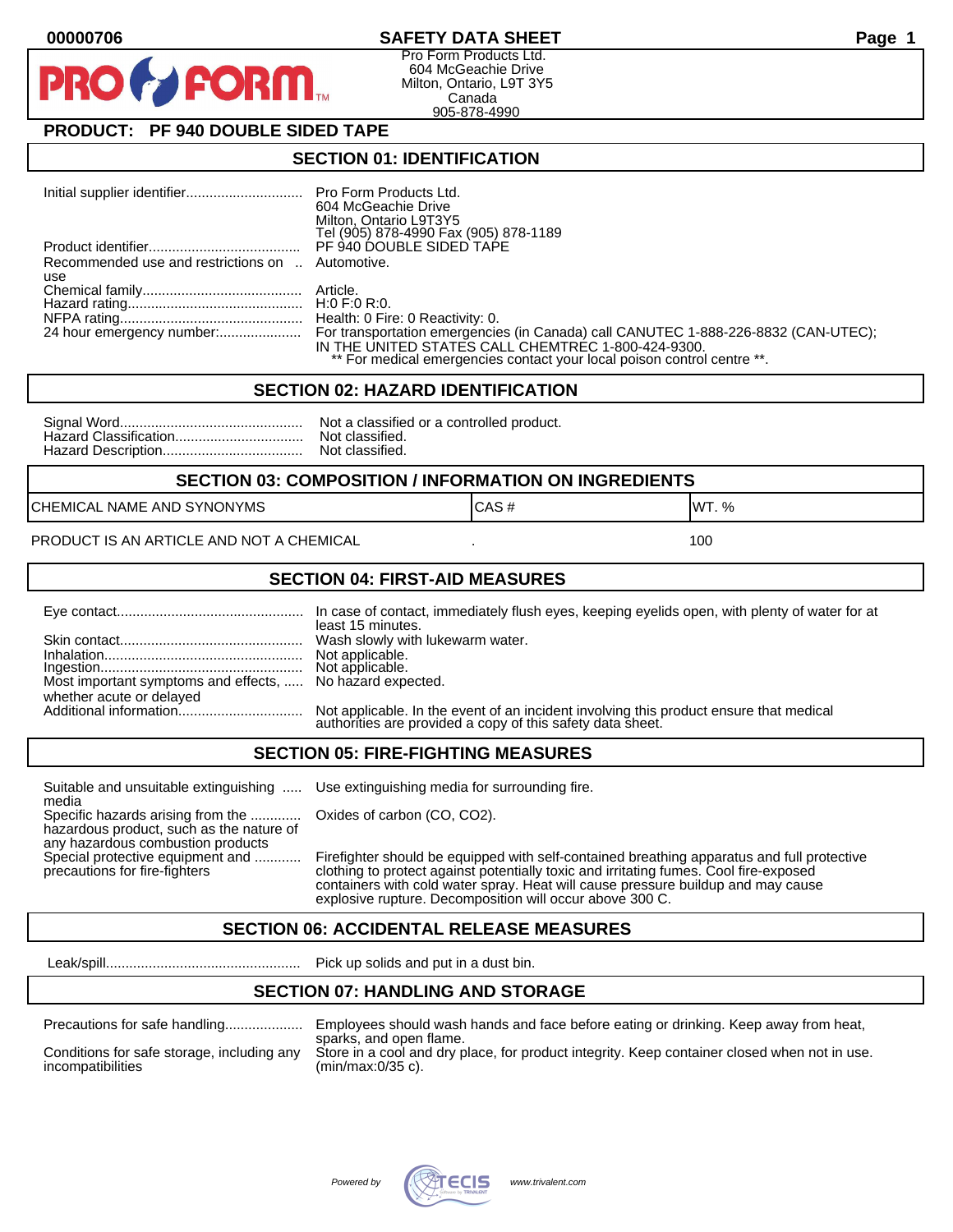# **SECTION 08: EXPOSURE CONTROLS / PERSONAL PROTECTION**

| <b>INGREDIENTS</b>               | TWA | <b>ACGIH TLV</b><br>STEL                                                                                                          | IPEL | <b>OSHA PEL</b><br>STEL                                                                                                                                                    | <b>NIOSH</b><br>IREL |
|----------------------------------|-----|-----------------------------------------------------------------------------------------------------------------------------------|------|----------------------------------------------------------------------------------------------------------------------------------------------------------------------------|----------------------|
|                                  |     | Not applicable.<br>Not applicable.<br>Not applicable.<br>Wear adequate protective clothes.<br>Safety boots per local regulations. |      | Educate and train employees on the safe use and handling of the product. Employees<br>should wash their hands and face before eating, drinking, or using tobacco products. |                      |
| Appropriate engineering controls |     | General ventilation.                                                                                                              |      |                                                                                                                                                                            |                      |

# **SECTION 09: PHYSICAL AND CHEMICAL PROPERTIES**

|                                                | Tape.                                                             |
|------------------------------------------------|-------------------------------------------------------------------|
|                                                | Various colours. (Prolonged storage may lead to discolouration.). |
|                                                | Slight.                                                           |
|                                                | Not applicable.                                                   |
| Vapour pressure (mm Hg)                        | Not applicable.                                                   |
|                                                | Not applicable.                                                   |
|                                                | Not applicable.                                                   |
| Relative Density (Specific Gravity)            | No data.                                                          |
| Melting / Freezing point (deg C)               | Not applicable.                                                   |
|                                                | Insoluble.                                                        |
| Initial boiling point / boiling range (deg C). | Not applicable.                                                   |
|                                                | Not applicable.                                                   |
| Flash point (deg C), method                    | Not applicable.                                                   |
| Auto ignition temperature (deg C)              | Not applicable.                                                   |
| Upper flammable limit (% vol)                  | Not applicable.                                                   |
| Lower flammable limit (% vol)                  | No Data.                                                          |
| Partition coefficient - n-octanol/water        | No data.                                                          |
|                                                | No data.                                                          |
|                                                | No data.                                                          |

## **SECTION 10: STABILITY AND REACTIVITY**

| Conditions to avoid, including static  Keep away from heat.<br>discharge, shock or vibration<br>Hazardous decomposition products Oxides of carbon (CO,CO2). | Stable at normal temperatures and pressures.<br>Avoid heat, sparks and flames.<br>Possibility of hazardous reactions Will not occur under normal temperature and pressure. |
|-------------------------------------------------------------------------------------------------------------------------------------------------------------|----------------------------------------------------------------------------------------------------------------------------------------------------------------------------|
|                                                                                                                                                             |                                                                                                                                                                            |

# **SECTION 11: TOXICOLOGICAL INFORMATION**

| <b>INGREDIENTS</b>          | ILC50                                                |                                                                                         | LD50 |
|-----------------------------|------------------------------------------------------|-----------------------------------------------------------------------------------------|------|
| Effects of chronic exposure | Not expected to pose any hazards.<br>Not applicable. | occupational hygiene adhered to, risks are improbable. May cause mechanical irritation. |      |

## **SECTION 12: ECOLOGICAL INFORMATION**

Persistence and degradability................... Not available.

## **SECTION 13: DISPOSAL CONSIDERATIONS**

and methods of disposal, including any contaminated packaging

Information on safe handling for disposal . Dispose of waste in accordance with all applicable Federal, Provincial/State and local and methods of disposal, including any regulations.